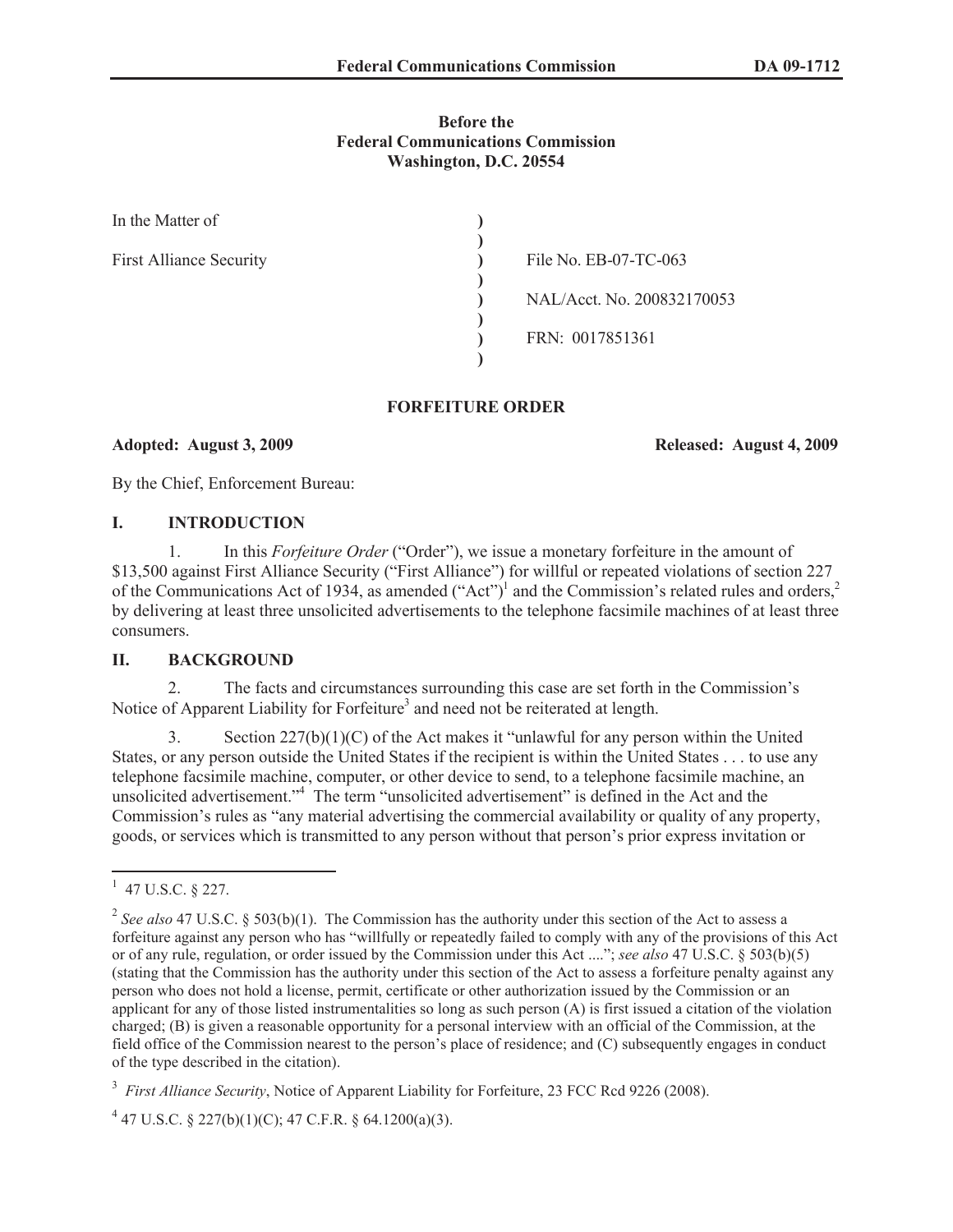permission in writing or otherwise."<sup>5</sup> Under the Commission's rules, an "established business relationship<sup>16</sup> exception permits a party to deliver a message to a consumer if the sender has an established business relationship with the recipient *and* the sender obtained the number of the facsimile machine through the voluntary communication by the recipient, directly to the sender, within the context of the established business relationship, or through a directory, advertisement, or a site on the Internet to which the recipient voluntarily agreed to make available its facsimile number for public distribution.<sup>7</sup>

4. On February 12, 2007, in response to one or more consumer complaints alleging that First Alliance had faxed unsolicited advertisements, the Enforcement Bureau ("Bureau") issued a citation<sup>8</sup> to First Alliance, pursuant to section  $503(b)(5)$  of the Act.<sup>9</sup> The Bureau cited First Alliance for using a telephone facsimile machine, computer, or other device, to send unsolicited advertisements for home security products, in violation of section 227 of the Act and the Commission's related rules and orders. The citation warned First Alliance that subsequent violations could result in the imposition of monetary forfeitures of up to \$11,000 per violation, and included a copy of the consumer complaints that formed the basis of the citation.<sup>10</sup> The citation informed First Alliance that within 30 days of the date of the citation, it could either request an interview with Commission staff, or could provide a written statement responding to the citation. First Alliance did not request an interview or otherwise respond to the citation.

5. Following the issuance of the citation, the Commission received at least three complaints from consumers alleging that First Alliance faxed at least three unsolicited advertisements to them. These violations, which occurred after the Bureau's citation, resulted in the issuance of a Notice of Apparent Liability for Forfeiture against First Alliance on June 11, 2008 in the amount of \$13,500.<sup>11</sup> The *NAL* ordered First Alliance to either pay the proposed forfeiture amount within thirty (30) days or submit evidence or arguments in response to the *NAL* to show that no forfeiture should be imposed or that some lesser amount should be assessed. First Alliance did not respond to the *NAL* or pay the proposed forfeiture amount.

#### **III. DISCUSSION**

6. Section 503(b) of the Act authorizes the Commission to assess a forfeiture for each violation of the Act or of any rule, regulation, or order issued by the Commission under the Act by a noncommon carrier or other entity not specifically designated in section 503 of the Act. The maximum penalty for such a violation is \$11,000 for a violation occurring before September 2, 2008, and \$16,000

<sup>5</sup> *See* 47 U.S.C. § 227(a)(4); 47 C.F.R. § 64.1200(f)(13).

 $6$  An "established business relationship" is defined as a prior or existing relationship formed by a voluntary two-way communication "with or without an exchange of consideration, on the basis of an inquiry, application, purchase or transaction by the business or residential subscriber regarding products or services offered by such person or entity, which relationship has not been previously terminated by either party." 47 C.F.R. § 64.1200(f)(5). *See also* 47 U.S.C. § 227(a)(2).

<sup>7</sup> *See* 47 U.S.C. § 227(b)(1)(C); 47 C.F.R. §§ 64.1200(a)(3)(i), (ii).

<sup>&</sup>lt;sup>8</sup> Citation from Kurt A. Schroeder, Deputy Chief, Telecommunications Consumers Division, Enforcement Bureau, File No. EB-07-TC-063 issued to First Alliance on February 12, 2007.

<sup>&</sup>lt;sup>9</sup> See 47 U.S.C. § 503(b)(5) (authorizing the Commission to issue citations to persons who do not hold a license, permit, certificate or other authorization issued by the Commission or an applicant for any of those listed instrumentalities for violations of the Act or of the Commission's rules and orders).

 $10$  Bureau staff mailed the citation to the following address: Anthony Price, Owner, First Alliance Security, 154-A West Foothill Blvd., No. 236, Upland, CA 91786-8702.

<sup>11</sup> *See* n.2 *supra; see also* 47 U.S.C. § 503(b)(1).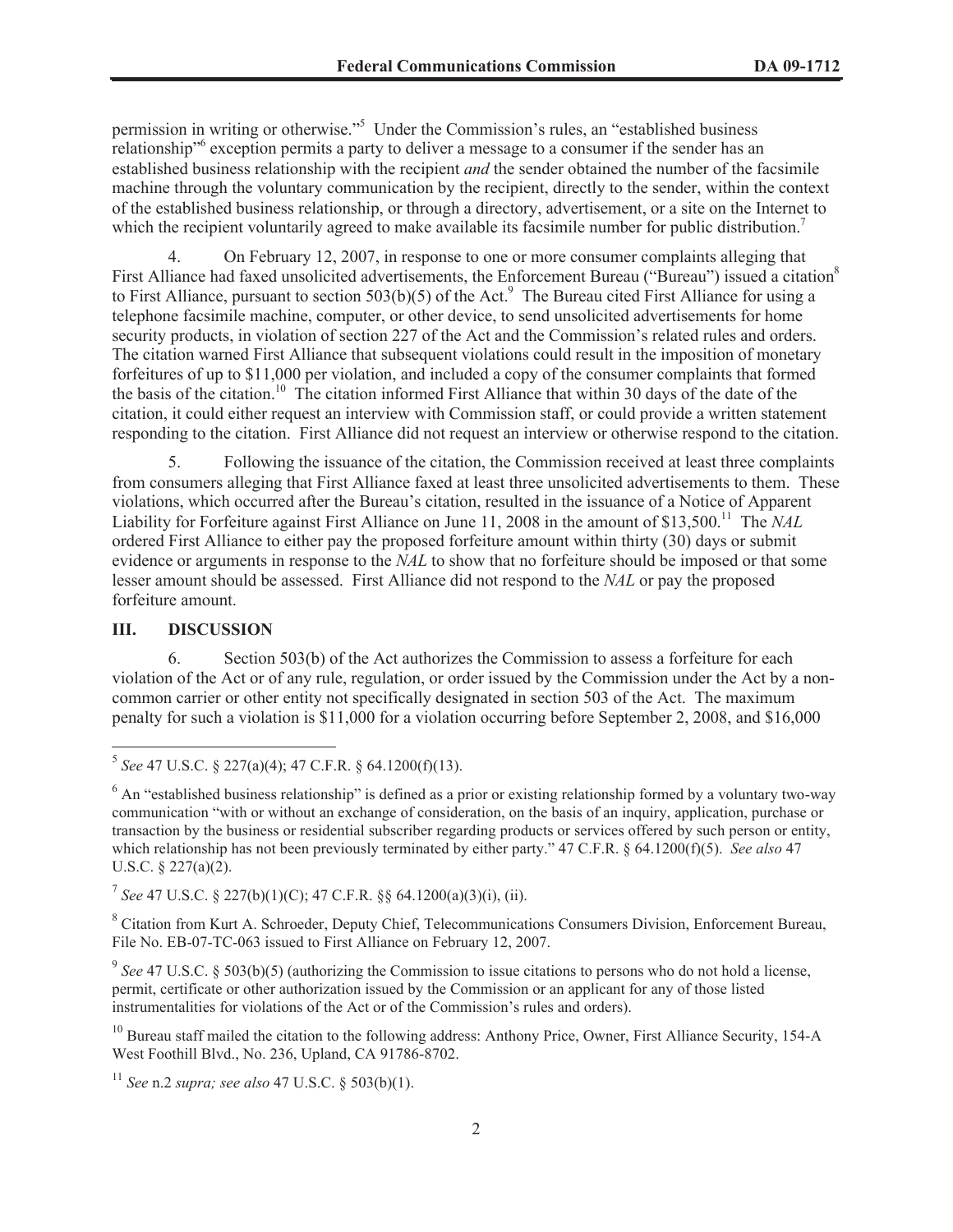for a violation occurring on or after September 2, 2008.<sup>12</sup> In exercising such authority, we are to take into account "the nature, circumstances, extent, and gravity of the violation and, with respect to the violator, the degree of culpability, any history of prior offenses, ability to pay, and such other matters as justice may require."<sup>13</sup>

7. Although the *Commission's Forfeiture Policy Statement* does not establish a base forfeiture amount for violating the prohibition against using a telephone facsimile machine to send unsolicited advertisements, the Commission has previously considered \$4,500 per unsolicited fax advertisement to be an appropriate base amount.<sup>14</sup> We apply that base amount to each of three apparent violations.

8. First Alliance did not respond to the NAL or pay the proposed forfeiture amount. First Alliance has failed to identify facts or circumstances to persuade us that there is a basis for modifying the proposed forfeiture, and we are not aware of any further mitigating circumstances sufficient to warrant a reduction of the forfeiture penalty. For these reasons, and based on the information before us, we hereby impose a total forfeiture of \$13,500 for First Alliance's willful or repeated violation of section 227 of the Act and the Commission's related rules and orders, as set forth in the *NAL*.

### **IV. ORDERING CLAUSES**

9. Accordingly, IT IS ORDERED, pursuant to section 503(b) of the Communications Act of 1934, as amended, 47 U.S.C. § 503(b), and section 1.80(f)(4) of the Commission's rules, 47 C.F.R. § 1.80(f)(4), and under authority delegated by sections 0.111 and 0.311 of the Commission's rules, 47 C.F.R. §§ 0.111, 0.311, that First Alliance Security IS LIABLE FOR A MONETARY FORFEITURE to the United States Government in the sum of \$13,500 for willfully and repeatedly violating section  $227(b)(1)(c)$  of the Communications Act, 47 U.S.C. § 227(b)(1)(c), section 64.1200(a)(3) of the Commission's rules,  $47 \text{ C.F.R. }$  §  $64.1200(a)(3)$ , and the related orders as described in the paragraphs above.

10. Payment of the forfeiture shall be made in the manner provided for in section 1.80 of the Commission's rules within thirty (30) days of the release of this Order. If the forfeiture is not paid within

<sup>&</sup>lt;sup>12</sup> Section 503(b)(2)(C) provides for forfeitures of up to \$10,000 for each violation in cases not covered by subparagraph (A) or (B), which address forfeitures for violations by licensees and common carriers, among others. *See* 47 U.S.C. § 503(b). In accordance with the inflation adjustment requirements contained in the Debt Collection Improvement Act of 1996, Pub. L. 104-134, Sec. 31001, 110 Stat. 1321, the Commission implemented an increase of the maximum statutory forfeiture under section 503(b)(2)(C) first to \$11,000 and more recently to \$16,000. *See* 47 C.F.R. §1.80(b)(3); *Amendment of Section 1.80 of the Commission's Rules and Adjustment of Forfeiture Maxima to Reflect Inflation*, 15 FCC Rcd 18221 (2000)(forfeiture maximum for this type of violator set at \$11,000); *Amendment of Section 1.80(b) of the Commission's Rules and Adjustment of Forfeiture Maxima to Reflect Inflation*, 19 FCC Rcd 10945 (2004) (amendment of section 1.80(b) to reflect inflation left the forfeiture maximum for this type of violator at \$11,000); *Amendment of Section 1.80(b) of the Commission's Rules, Adjustment of Forfeiture Maxima to Reflect Inflation,* 23 FCC Rcd 9845 (2008) (amendment of section 1.80(b) to reflect inflation increased the forfeiture maximum for this type of violator to \$16,000).

<sup>13</sup> *See* 47 U.S.C. § 503(b)(2)(D); *see also The Commission's Forfeiture Policy Statement and Amendment of Section 1.80 of the Rules to Incorporate the Forfeiture Guidelines, Report and Order*, 12 FCC Rcd 17087, 17100-01 para. 27 (1997) (*Forfeiture Policy Statement*), *recon. denied*, 15 FCC Rcd 303 (1999).

<sup>14</sup> *See Get-Aways, Inc.,* Notice of Apparent Liability For Forfeiture*,* 15 FCC Rcd 1805 (1999); *Get-Aways, Inc.,*  Forfeiture Order, 15 FCC Rcd 4843 (2000); *see also US Notary, Inc.,* Notice of Apparent Liability for Forfeiture*,* 15 Rcd 16999 (2000*); US Notary, Inc.,* Forfeiture Order*,* 16 FCC Rcd 18398 (2001*)*; *Tri-Star Marketing, Inc.,* Notice of Apparent Liability For Forfeiture, 15 FCC Rcd 11295 (2000); *Tri-Star Marketing, Inc.,* Forfeiture Order, 15 FCC Rcd 23198 (2000).